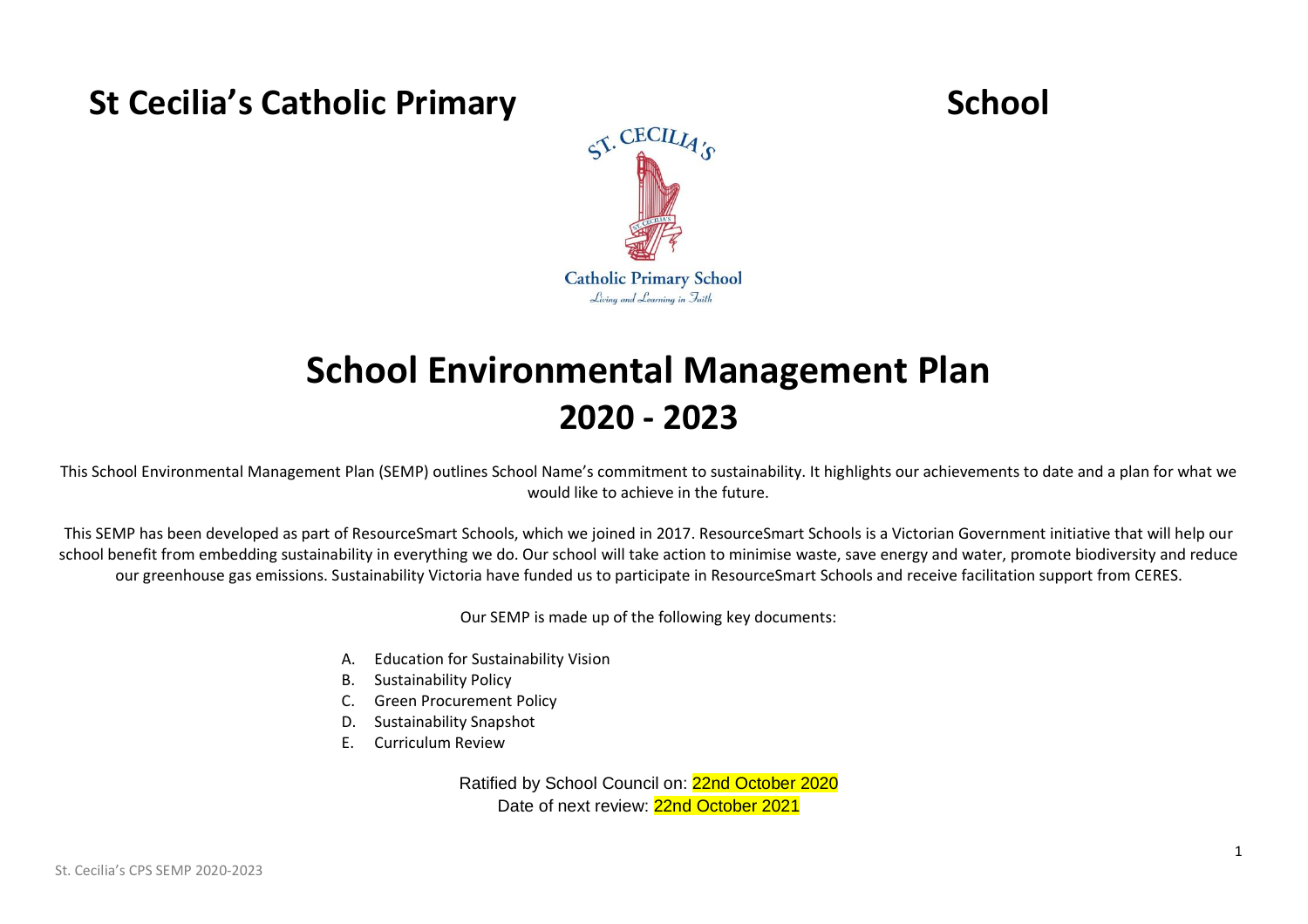Date of next School Council Ratification: 22nd October 2023 (4 yearly)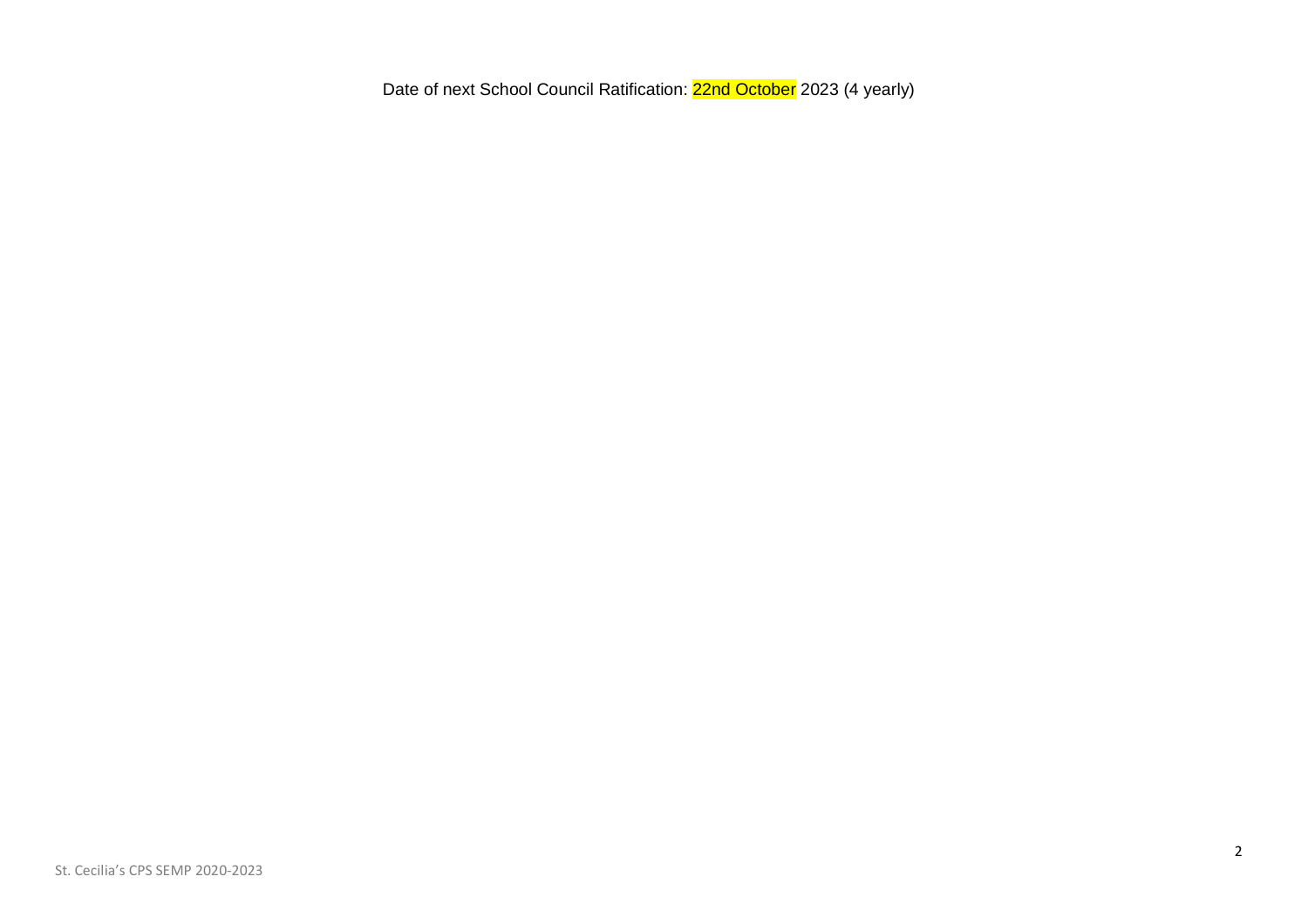## **A. Education for Sustainability Vision**

At St Cecilia's Primary School we strive to inspire courageous learners to make a difference, respect, care for and share the earth's resources by exploring the sustainability Ethos and Catholic Social Teaching around the Stewardship of Creation*. Copy from 2020 SIP*

### **B. Sustainability Policy**

#### **Rationale**

St Cecilia's Primary School endeavours to create a sustainable system which all school members can follow and contribute to in order to care for the longevity of the environment. The system will include integrating Sustainability in to the curriculum and improving practices in waste management, water and energy use, and maintaining and improving the biodiversity within the school grounds.

#### **Guidelines**

**Energy** - To control energy consumption within the school so that we reduce our impact on the natural environment; use resources and equipment as efficiently as possible; include students in developing and maintaining an energy efficient school; educate students, staff and the whole community about the best practice for energy efficiency, our whole-school energy conservation plan and sustainability initiatives and ecologically sustainable design (ESD) features in our school; and conduct auditing and monitoring of energy usage around our school.

**Waste** - To use an integrated waste management system within the school so that we reduce our impact on the natural environment; practise the 5R's waste minimisation hierarchy, Refuse, Reduce, Reuse, Repurpose, Recycle; close the loop on organic waste onsite; manage recycled products and landfill waste daily in the appropriate manner; educate students, staff and the whole community about the best practices for waste management, and our whole-school waste and litter reduction plan; and conduct auditing and monitoring of litter and waste at our school.

**Biodiversity** - To improve our outdoor natural environment through implementing our sustainability master plan to continually improve biodiversity in our school; optimise the teaching of sustainability education using the natural environment; educate students, staff and the whole community about actions for improving biodiversity in our school, and linking school vegetation and habitats with surrounding areas; and conduct biodiversity auditing to improve the habitat quality at our school.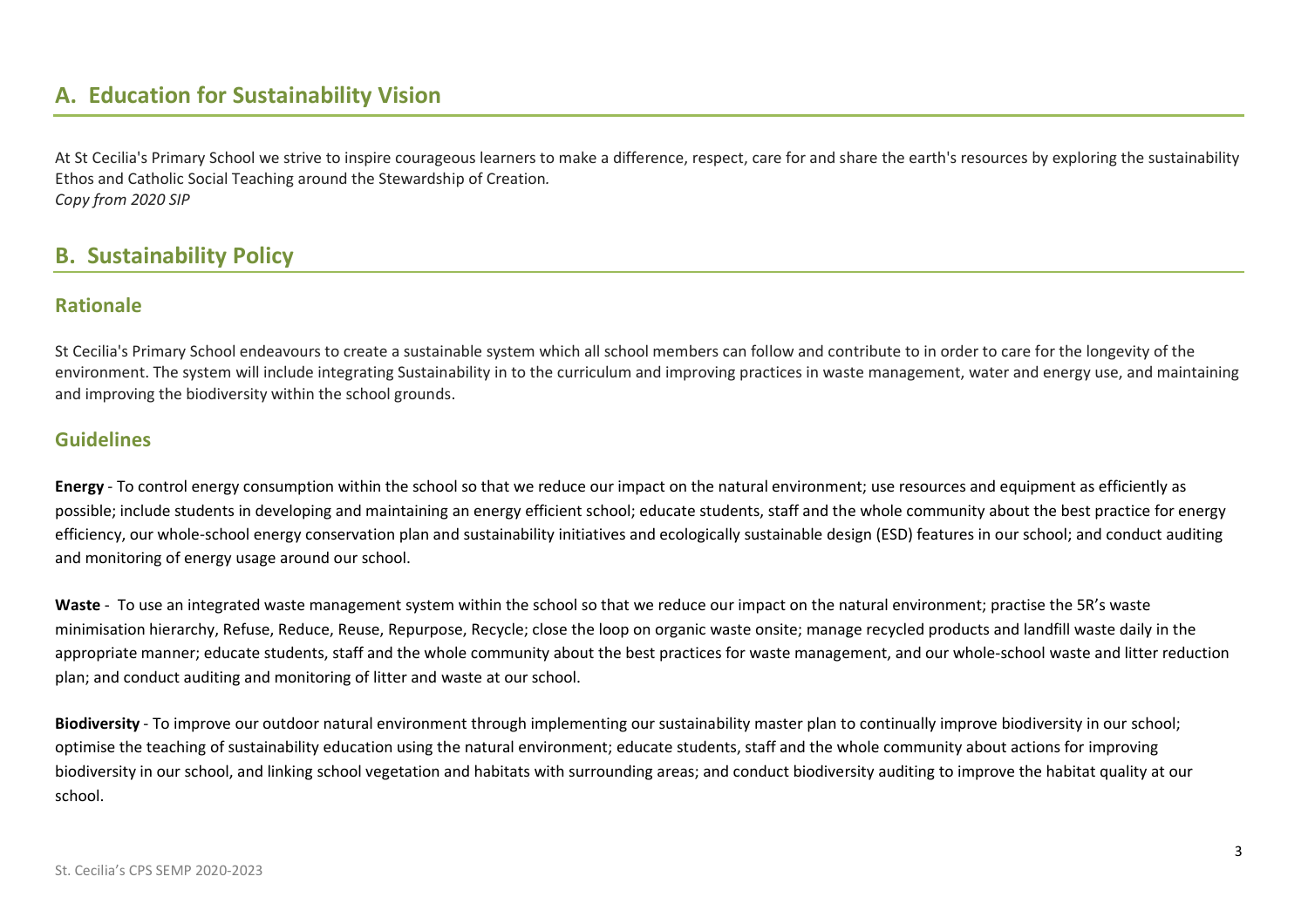Water - To control water consumption within the school so that we reduce our impact on the natural environment; to appreciate water as a precious resource; educate students, staff and the whole community about the best practice for water efficiency, our whole-school water conservation plan, and sustainability initiatives and water retention systems in our school; and conduct auditing and monitoring of water usage and stormwater collection around our school.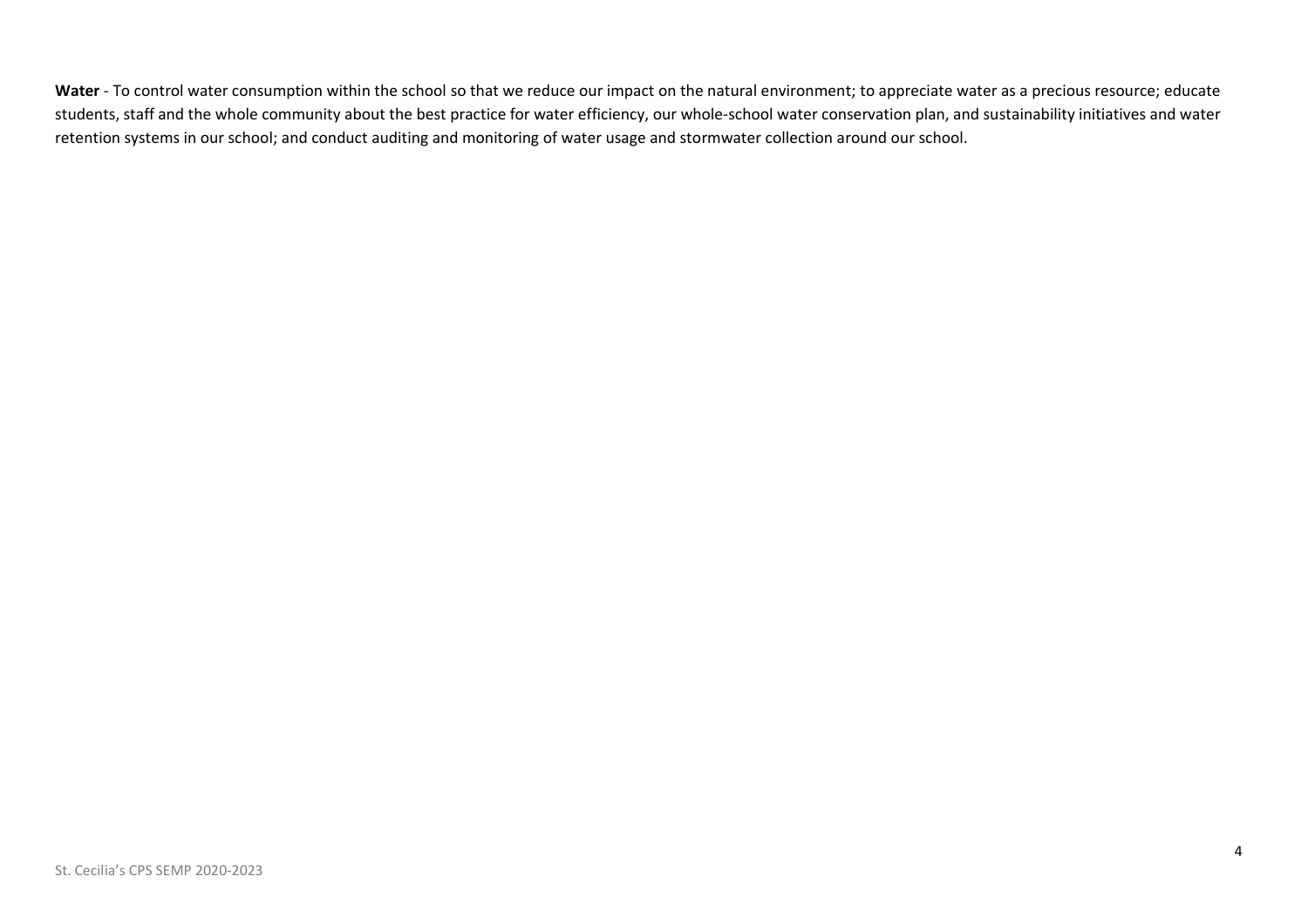## **C. Sustainable Purchasing Policy**

#### **Rationale**

Sustainable purchasing or green procurement is when people or organisations buy products and services that minimise negative environmental impacts over their life cycle of manufacturing, transportation, use and recycling or disposal. This includes considerations such as purchasing renewable energy instead of using electricity powered by fossil fuels which are contributing to global heating; and purchasing products derived from biodegradable materials instead of using plastic products made from petroleum (oil) which are contributing to global heating and the waste crisis.

Sustainability College is committed to sustainable purchasing and practices within its community and will seek to purchase green products in order to reduce its environmental impact and support companies that have sustainable life cycles of manufacturing, transportation, use and recycling or disposal. In doing so, Sustainability College will reduce its ecological footprint and educate staff, students and families on the everyday choices we can all make to reduce our impact on the Earth and help transition to more sustainable products and services.

#### **Guidelines**

*In future we are hoping to purchase the following. Some of the issues are:*

*Our photocopy machines have trouble with recycled paper…*

*The business manager is concerned that the toilet paper will be too thin…*

*The coffee purchased is quite selective….*

*The school is definitely keen to look at creating Green Events in future…*

| <b>I PRODUCT</b>                                                       | <b>I COMPANY</b>     |
|------------------------------------------------------------------------|----------------------|
| Printer Paper - 100% Recycled and FSC certified Australian paper waste | Planet Ark           |
| Printer Paper - 100% post-consumer recycled                            | <b>Ethical Paper</b> |
| Electronic communications - Online Newsletters                         | <b>SENTRAL</b>       |
| Electronic visitor log in online with no receipt print out             | Compass              |
| Separated bins for all classrooms                                      | Eco Bin              |

| iCare - 100% Recycled toilet paper certified by the Forest Stewardship Council (FSC) | <b>Encore Tissues</b> |
|--------------------------------------------------------------------------------------|-----------------------|
| Who Gives A Crap - 100% Recycled toilet paper                                        | Who Gives A Crap      |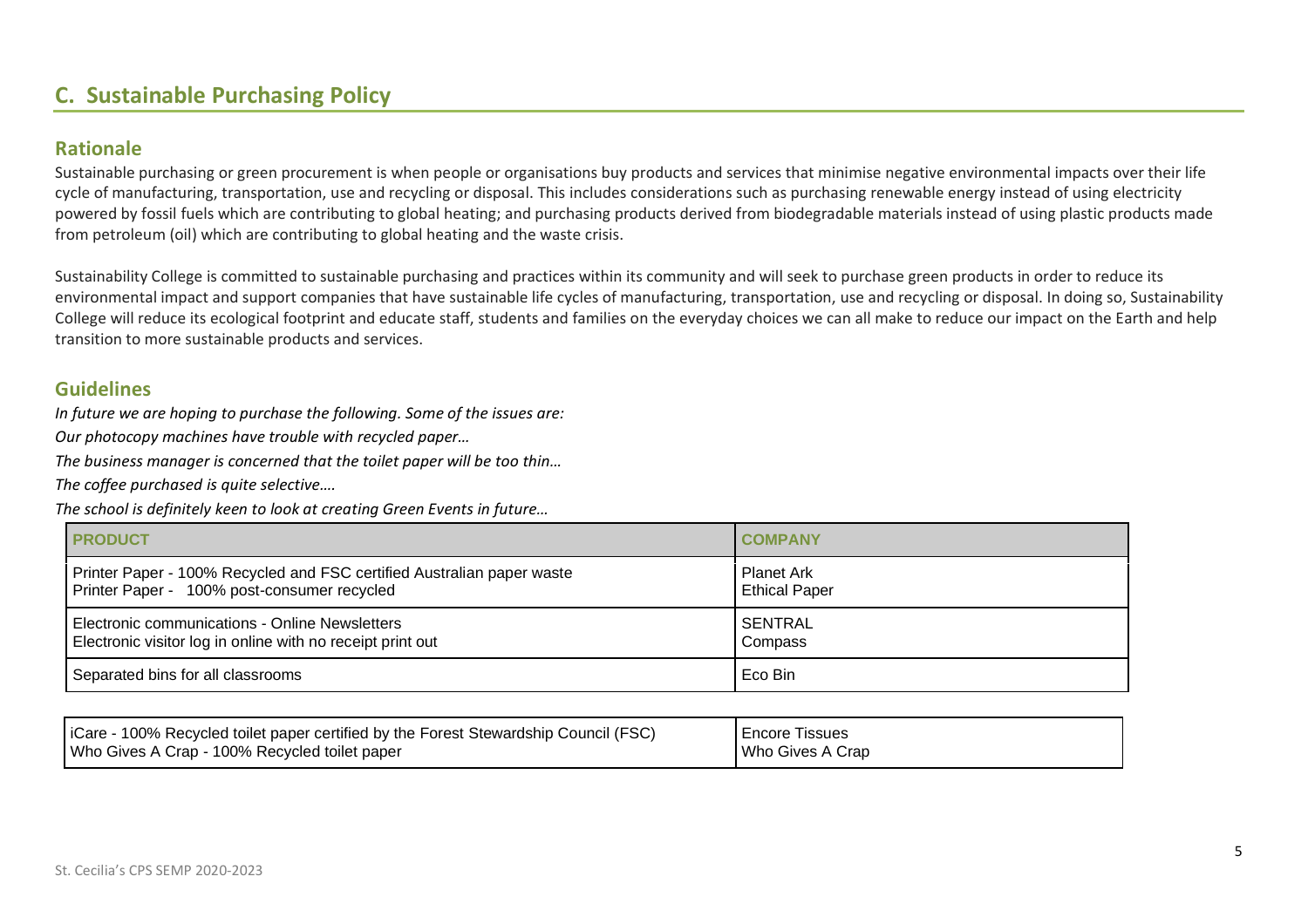| Purchase furniture, equipment and other materials made from recycled materials<br>Purchase high-quality second-hand items for the office and home, and recycled unwanted items | Replas<br>GreenCollect                                               |
|--------------------------------------------------------------------------------------------------------------------------------------------------------------------------------|----------------------------------------------------------------------|
| GreenPower - electricity usage with certified renewable energy                                                                                                                 | Powershop<br>Diamond Energy<br><b>Energy Locals</b>                  |
| Fair trade tea and coffee for staff froom                                                                                                                                      | Fairtrade Australia (directory of stockists including<br>Woolworths) |
| Provide all staff with a keep cup to encourage staff to use this in school and the cafe across the<br>road instead of single use cups                                          | Keep Cup<br>HuskeeCup<br>Hario                                       |
| Green Events - such as the school Fete and community morning teas to use reusable plates<br>and cups, any single use packaging to be 100% biodegradable.                       | <b>School Policy</b>                                                 |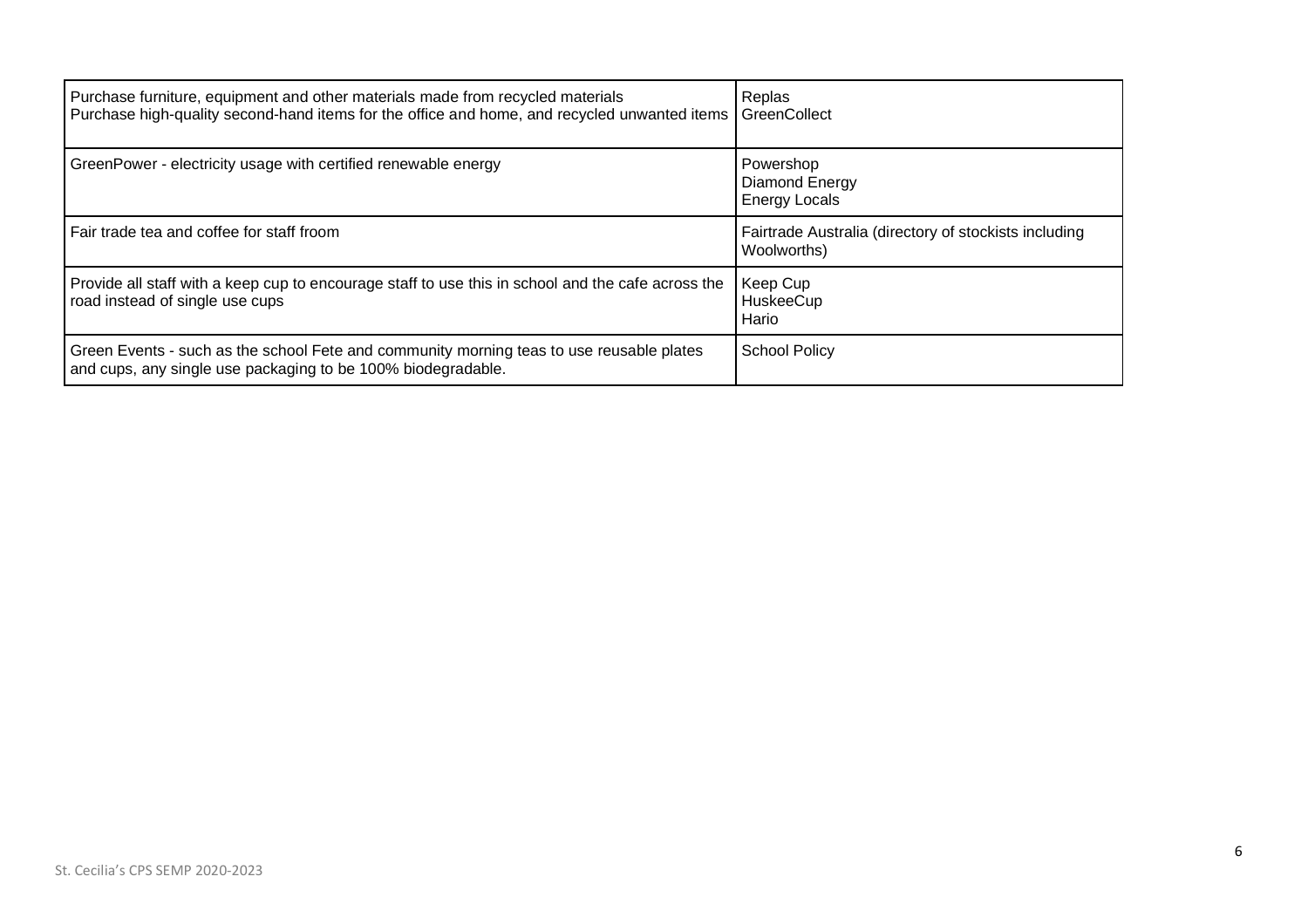## **Aims and Targets**

Benchmark targets are set by Sustainability Victoria

|                     | <b>BIODIVERSITY</b>                                                      | <b>ENERGY</b>                     |                                  | <b>WASTE</b>                                | <b>WATER</b>                   |
|---------------------|--------------------------------------------------------------------------|-----------------------------------|----------------------------------|---------------------------------------------|--------------------------------|
|                     |                                                                          | <b>ELECTRICITY</b>                | <b>NATURAL GAS</b>               |                                             |                                |
| <b>SV Benchmark</b> | Increase habitat quality<br>assessment score every<br>year from baseline | 250 kWh per student /<br>per year | 0.9 GJ per student / per<br>year | $0.3 \text{ m}^3$<br>per student / per year | 4 KL<br>per student / per year |
| Baseline (2017)     | 58                                                                       | 295.59 kWh                        | 0.16 <sub>GI</sub>               | $0.36 \text{ m}^3$                          | 1.72 KL                        |
| 2018 Actual         | 58                                                                       | 277.17 kWh                        | $0.25$ GJ                        | $0.38 \text{ m}^3$                          | 3.17 KL                        |
| 2019 Actual*        | 58                                                                       | 263.57 kWh                        | 0.33 <sub>GI</sub>               | $0.36 \text{ m}^3$                          | 1.99 KL                        |
| 2020 Target         | 64                                                                       | 250.39 kWh                        | $0.31$ GJ                        | $0.32 \text{ m}^3$                          | 1.89 KL                        |
| 2021 Target         | 70                                                                       | 237.87 kWh                        | 0.30 <sub>GI</sub>               | $0.29 \text{ m}^3$                          | 1.80 KL                        |
| 2022 Target         | 77                                                                       | 225.98 kWh                        | 0.28 <sub>GJ</sub>               | $0.26 \text{ m}^3$                          | 1.71 KL                        |
| 2023 Target         | 85                                                                       | 214.68 kWh                        | 0.27 <sub>GJ</sub>               | $0.24 \text{ m}^3$                          | 1.62 KL                        |

\*Future Aims based on a 5 – 10% reduction of current resource use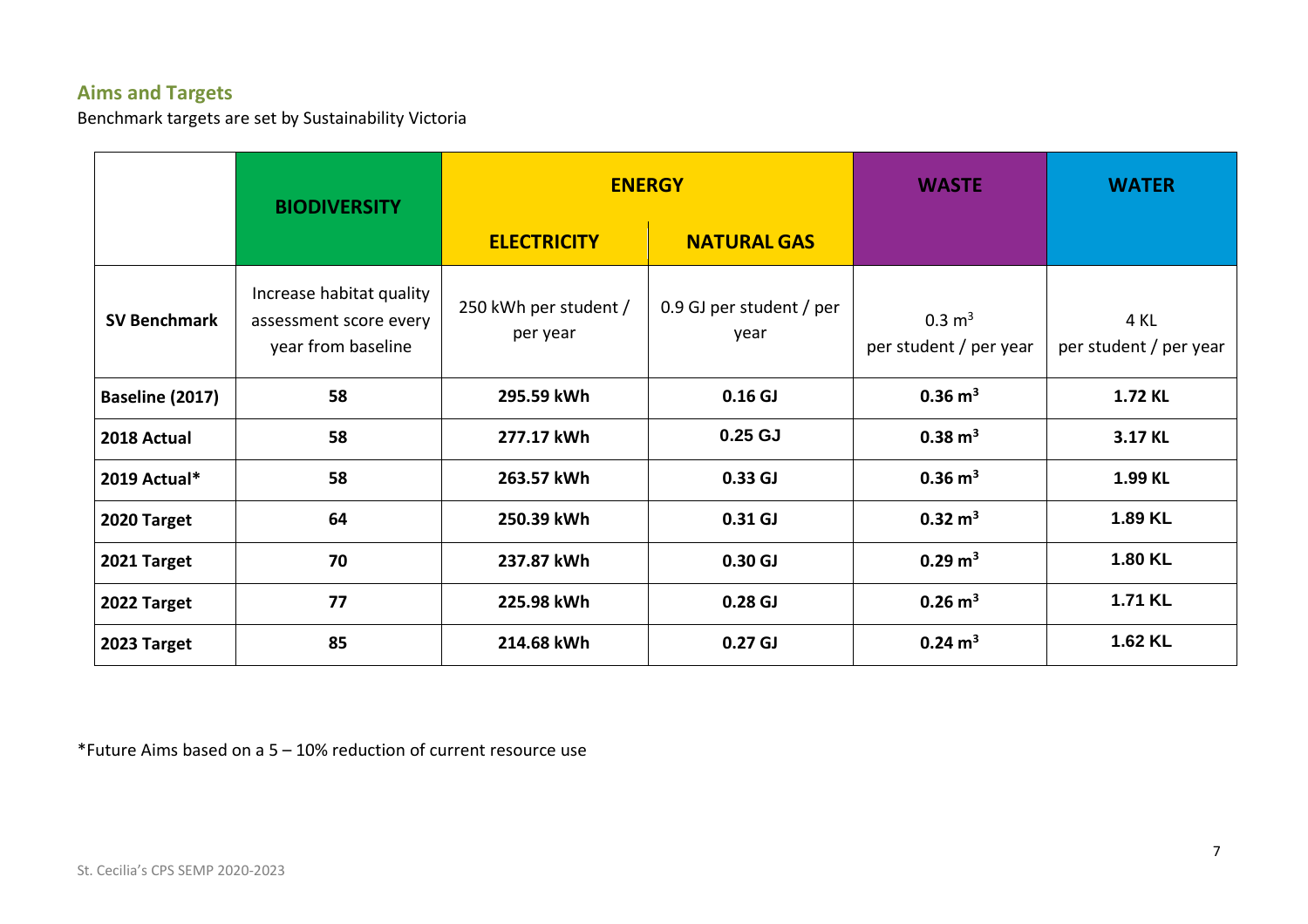## **D. Sustainability Snapshot**

In this snapshot we are documenting our campus, curriculum and community actions and identifying opportunities for improvement. We are also identifying opportunities to shift our whole school culture to take action on climate change.

|                                                                                                                                                                                                                                                                                                                                                                                                                                                                                                                                  | <b>BIODIVERSITY</b>      |            |             |                              |  |  |
|----------------------------------------------------------------------------------------------------------------------------------------------------------------------------------------------------------------------------------------------------------------------------------------------------------------------------------------------------------------------------------------------------------------------------------------------------------------------------------------------------------------------------------|--------------------------|------------|-------------|------------------------------|--|--|
|                                                                                                                                                                                                                                                                                                                                                                                                                                                                                                                                  | <b>CURRENT PRACTICES</b> |            |             |                              |  |  |
| Campus:<br>Develop Vegetable Garden Program<br>Orchard<br>Begin Bush Tucker garden<br>Curriculum:<br>Gardening fortnightly<br>Embedded in RE lessons through stewardship principle.<br>Students take action to care for the garden<br>Science focus in Inquiry units<br><b>Community &amp; Culture:</b><br>Growing, tending, harvesting & selling of produce to the school community including vegetables & eggs<br>Student monitors increase awareness at assemblies.<br>Student participation in fortnightly gardening lessons |                          |            |             |                              |  |  |
| <b>GOAL</b>                                                                                                                                                                                                                                                                                                                                                                                                                                                                                                                      | <b>HOW</b>               | <b>WHO</b> | <b>WHEN</b> | <b>ACHIEVEMENT MILESTONE</b> |  |  |
| Make use of Gardiners<br>Contact council to do a water quality<br>Term 1, 2021<br>Water quality assessments of<br>Sustainability<br>$\bullet$<br>both sites to be conducted in<br><b>Creek and Ferndale</b><br>investigation as part of the students' inquiry<br>Coordinator<br>2021<br>Park to investigate<br>unit.<br>habitats                                                                                                                                                                                                 |                          |            |             |                              |  |  |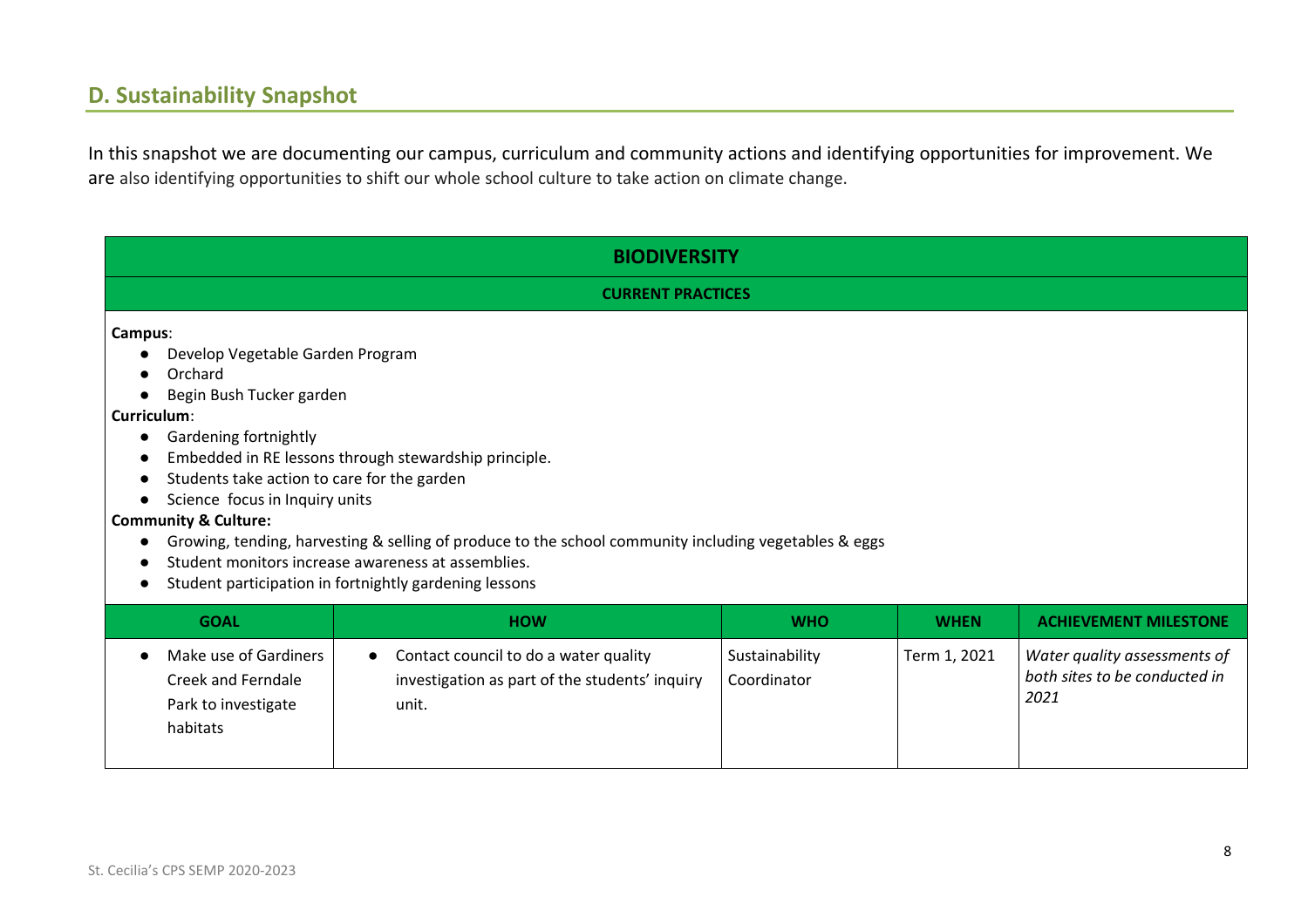| $\bullet$ | Complete<br>establishment of Bush<br>Tucker garden                                                                                                                                  | Collaborative effort between Gardening and<br>Art specialist teachers to create bird boxes/<br>insect hotels/bird baths in Art and Garden<br>classes                                                                                                                                                                                                                                                                                                    | Sustainability<br>Coordinator                                                 | Term 4 2020,<br>& Term 1 2021                             | Bush tucker garden tubers<br>were bought and planted in<br>Term 4 2019 but could be<br>expanded in the learning walk<br>throughout 2021-2023.                                                                                                                                                                                                                                                                                                                                                                                 |
|-----------|-------------------------------------------------------------------------------------------------------------------------------------------------------------------------------------|---------------------------------------------------------------------------------------------------------------------------------------------------------------------------------------------------------------------------------------------------------------------------------------------------------------------------------------------------------------------------------------------------------------------------------------------------------|-------------------------------------------------------------------------------|-----------------------------------------------------------|-------------------------------------------------------------------------------------------------------------------------------------------------------------------------------------------------------------------------------------------------------------------------------------------------------------------------------------------------------------------------------------------------------------------------------------------------------------------------------------------------------------------------------|
|           | Student<br>Environmental team<br>to participate in<br>council leadership<br>program. Ideas to be<br>implemented into unit<br>& beyond through<br>student lead hands-on<br>projects. | Disseminate info at staff meetings, team<br>planning meetings & assemblies & through<br>school newsletter & being guest speaker in<br>other classes.                                                                                                                                                                                                                                                                                                    | <b>Student Environment</b><br>Team                                            | Throughout<br>2020-2023                                   | Increased student leadership<br>across sustainability at our<br>school.                                                                                                                                                                                                                                                                                                                                                                                                                                                       |
|           | Increase school<br>involvement in<br>community events and<br>projects that promote<br>biodiversity                                                                                  | Garden specialist teacher to promote the<br>Sustainability Living Festival March 2020.<br>Liaise with local council<br>Involve parent and grandparent help through<br>lockdown and holiday chicken duty (new<br>chickens were bought in June 2020 and this<br>renewed interest in volunteering)<br>Visit community garden<br>Create community connections so program<br>runs itself (WIP)<br>Visit partner schools to share ideas for<br>implementation | Chicken & Garden<br><b>Monitors</b><br>Whole school<br><b>Partner Schools</b> | Term 2 & 3<br>2020<br><b>Fun run 2020</b><br>Term 4 2020< | Families shared garden and<br>chicken duty responsibilities on<br>a weekly basis through<br>lockdown 2020.<br>Students will participate in a<br>fun run fundraiser for the<br>school with the aim of<br>achieving a goal on the<br>School's Sustainability Plan.<br>For example, a new play area<br>(bushtucker native garden) as<br>part of a learning walk,<br>modular portable veggie<br>gardens in the courtyard,<br>outdoor kitchen garden, bird<br>bath in the veggie garden,<br>revamped chicken coop. Term<br>4 2020. |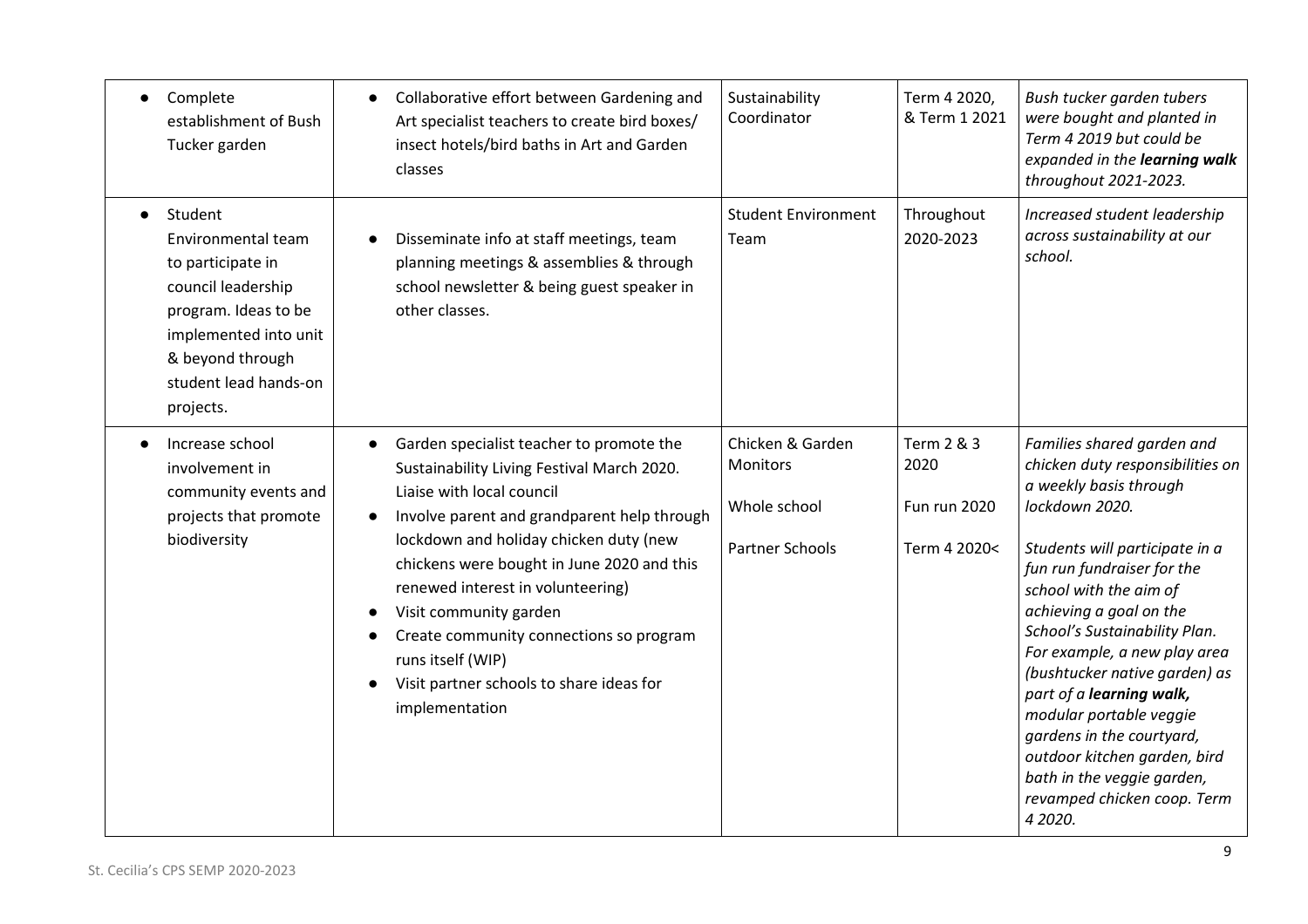|                                                                                     |                                                                                                                                                                                                                                                                                                                                                                                                                                                                      |                                                                                                       |                                           | Joined Facebook<br><b>ResourceSmart Program</b><br>sustainability coordinators<br>October 2020 to create sharing<br>of ideas and link in with<br>partner schools.                                                                                           |
|-------------------------------------------------------------------------------------|----------------------------------------------------------------------------------------------------------------------------------------------------------------------------------------------------------------------------------------------------------------------------------------------------------------------------------------------------------------------------------------------------------------------------------------------------------------------|-------------------------------------------------------------------------------------------------------|-------------------------------------------|-------------------------------------------------------------------------------------------------------------------------------------------------------------------------------------------------------------------------------------------------------------|
| Increase student<br>leadership in<br>sustainability with a<br>focus on biodiversity | Grade 5 students to be the environment<br>leaders for 2020 and beyond.<br>Environment leaders to write fortnightly<br>$\bullet$<br>articles for the school Newsletter and present<br>items at assembly and in each classroom<br>Students to attend summit to gather ideas<br>(Nov 18 2020)<br>Gardening specialist & Deputy to create a<br>role description for the Environment leaders<br>& meet with them regularly to discuss<br>presentations at assemblies etc. | Chicken, Compost &<br>Garden Monitors, and<br><b>Garden Captains</b><br>Sustainability<br>Coordinator | Term 1 & 4<br>2020,<br>throughout<br>2021 | Increased interest and student<br>leadership in existing and new<br>biodiversity projects going<br>forward. Students will be able<br>to communicate sustainability<br>activities in the newsletter<br>through an easier approach to<br>submitting articles. |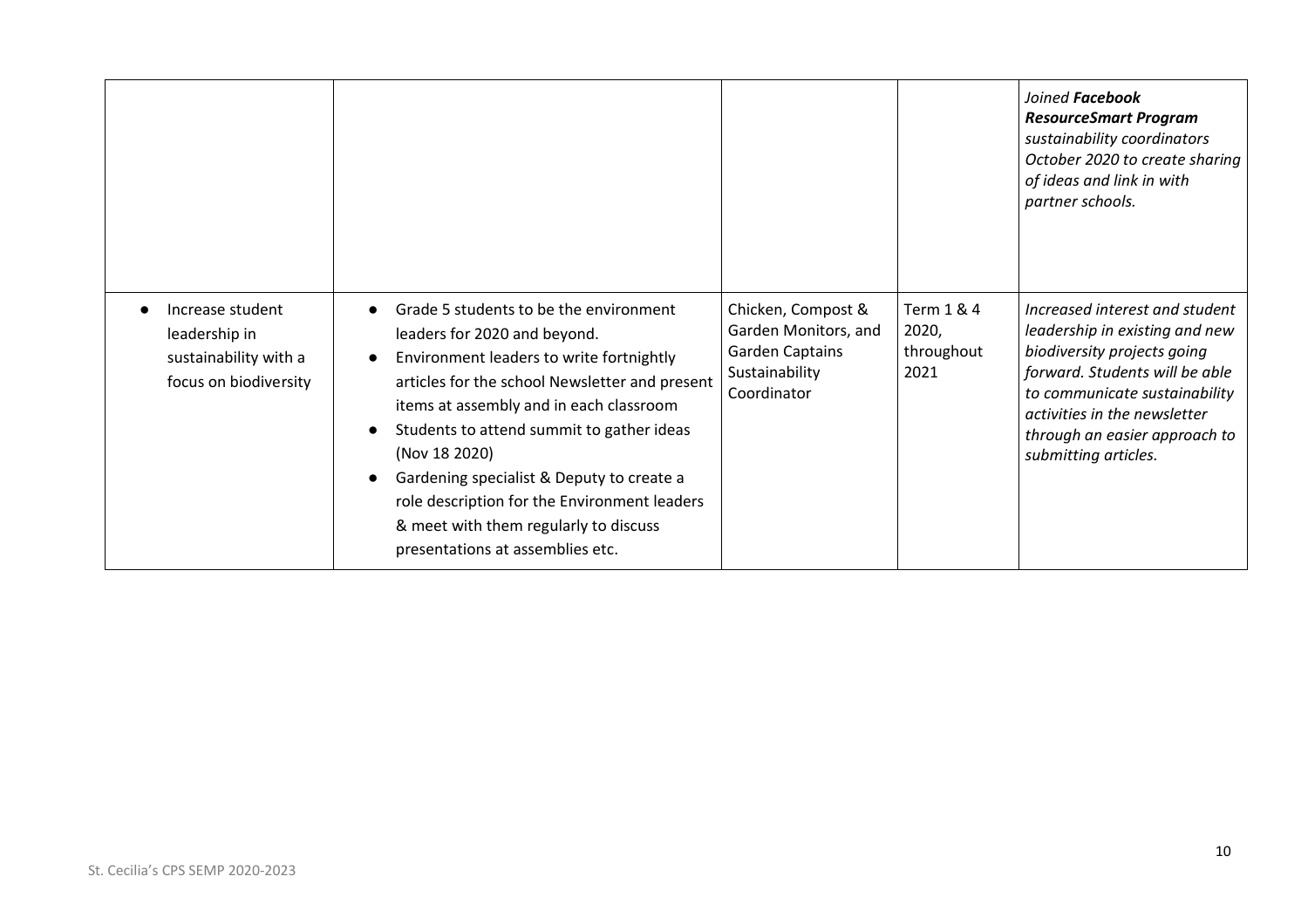#### **ENERGY**

#### **CURRENT PRACTICES**

#### **Campus**:

- Lighting classroom.
- 150 Fluorescent double tubes lights.
- 215 Chromebook Computers Charged in trolleys
- 60 ipads
- 8 large Reverse Cycle Electric Heater Coolers
- 4 Smaller Reverse Cycle Electric Heater Coolers
- 5 Gas Wall Heater
- A 20.500 kWp Solar System has been installed

#### **Curriculum**:

- There is a concept in Mappen that looks at energy and energy usage and sustainable sources of energy.
- Year 1 and 2 stimulating science.
- Sustainability Concepts found in Mappen Foundation to Year 6- Term 2 unit 2018.
- Discovery / Forces and Function Unit Yr 3/4

#### **Community & Culture:**

● Some sporadic energy saving practices have been publicised over the past ten years during related Inquiry units but these were inconsistent.

| <b>GOAL</b>                                                                                                                                   | <b>HOW</b>                                                                                                                                                                                                                                                                                           | <b>WHO</b>                                                                       | <b>WHEN</b> | <b>ACHIEVEMENT MILESTONE</b>                                                                                                                                                                                                        |
|-----------------------------------------------------------------------------------------------------------------------------------------------|------------------------------------------------------------------------------------------------------------------------------------------------------------------------------------------------------------------------------------------------------------------------------------------------------|----------------------------------------------------------------------------------|-------------|-------------------------------------------------------------------------------------------------------------------------------------------------------------------------------------------------------------------------------------|
| Replace inefficient<br>lighting with LED                                                                                                      | Sustainability coordinator/leadership to<br>compare cost of lighting between the two types<br>of lighting.                                                                                                                                                                                           | Grade 5 enviro team,<br>sustainability<br>coordinator and<br>assistant principal | 2021        | Bills will hopefully reflect<br>energy saving and benchmark<br>target.                                                                                                                                                              |
| Increase student<br>leadership in<br>sustainability with a<br>focus on energy,<br>such as Conducting<br>energy audits to<br>identify areas of | Engage with <b>Planet Savers</b> or CERES to run<br>energy audit<br>Environmental leaders to take action by<br>$\bullet$<br>choosing energy saving practices to share with<br>other students & trial<br>Gardening specialist teacher and Environment<br>team to share ideas which can be implemented | Grade 5 enviro team<br>and sustainability<br>coordinator                         | 2021        | The school is really keen to<br>approach the energy unit next<br>year as our target is above<br>benchmark. Peers teaching<br>ways to improve energy<br>conservation is the ideal<br>approach to delivering findings<br>from audits. |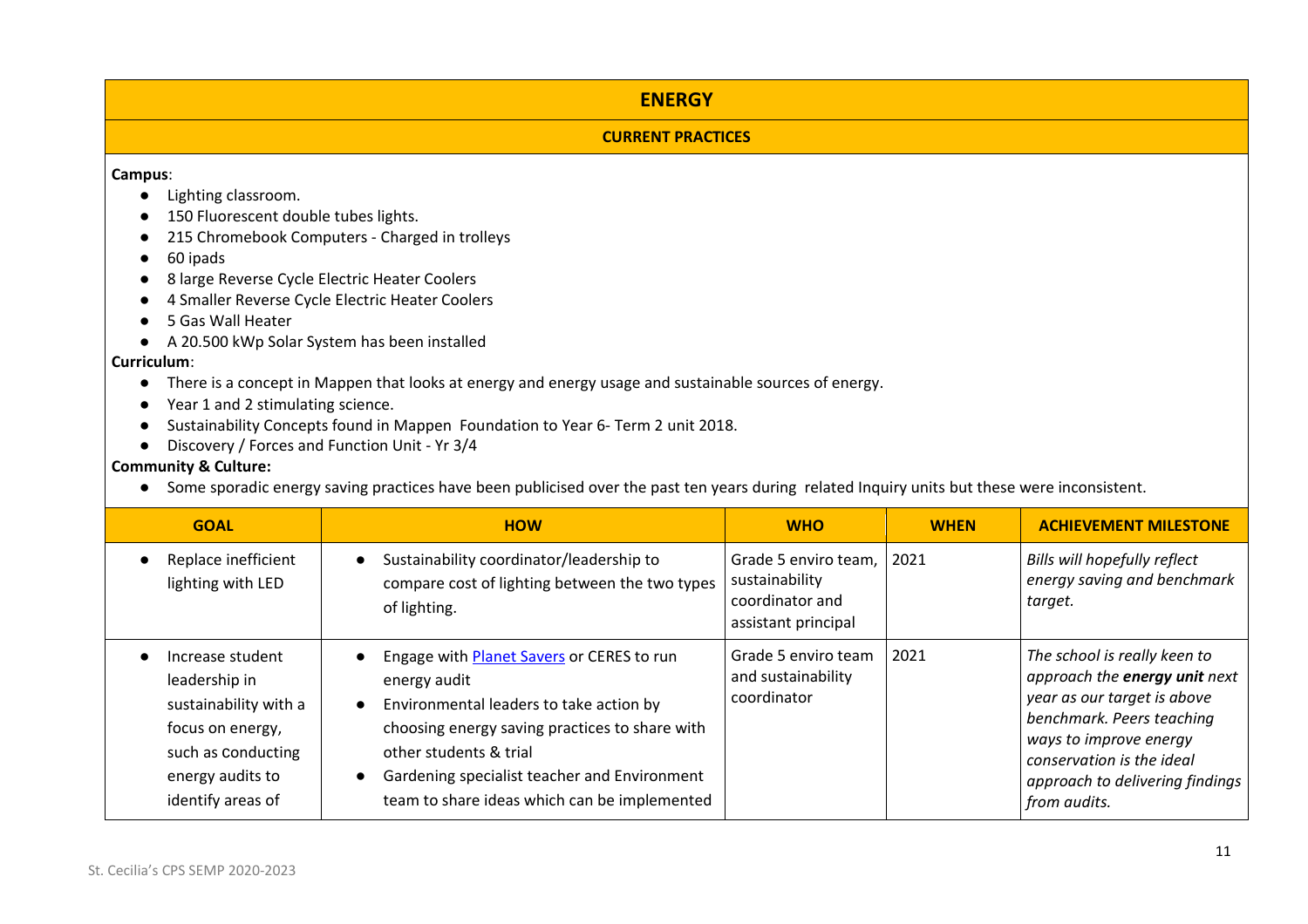| improvement/impro<br>ve energy<br>conservation                                                                | by the whole school community.                                                                                                                                                                                                                                                                                                                                                        |                                                                           |             |                                                                                                         |
|---------------------------------------------------------------------------------------------------------------|---------------------------------------------------------------------------------------------------------------------------------------------------------------------------------------------------------------------------------------------------------------------------------------------------------------------------------------------------------------------------------------|---------------------------------------------------------------------------|-------------|---------------------------------------------------------------------------------------------------------|
| Utilise solar<br>generation data in<br>teaching and<br>learning program/in<br>school community                | Reinstate a Solar Power Monitoring System - so<br>that students and staff can see what we are<br>generating online                                                                                                                                                                                                                                                                    | Sustainability<br>Coordinator                                             | 2021        | Resource Smart bills are easier<br>to fill now for solar with just<br>the monthly solar<br>measurement. |
| Improve energy<br>efficiency through<br>practices such as<br>closing doors, pulling<br>down blinds, etc.      | Students to create signs and remind community<br>to Keep Doors Closed while heating and cooling                                                                                                                                                                                                                                                                                       | Sustainability<br>Coordinator and<br>Grade 5<br><b>Environmental Team</b> | Term 1 2021 | Bills will hopefully reflect<br>energy saving and benchmark<br>target.                                  |
| Engage with local<br>community to<br>improve energy<br>efficiency and<br>implement best<br>practice at school | Guest speakers from local schools who can<br>share their ideas about how they make their<br>schools more sustainable. (Eg Chatham PS)<br>Set up online chat with student from Solway to<br>share what they have achieved and how they<br>have gone about it.<br>Students participate in summit. Their ideas to<br>$\bullet$<br>be implemented in to curriculum and school<br>systems. | Sustainability<br>Coordinator,<br><b>Boroondara Network</b><br>of Schools | Term 1 2021 | Sustainability Coordinator to<br>contact neighbouring schools<br>to organise a meet to discuss.         |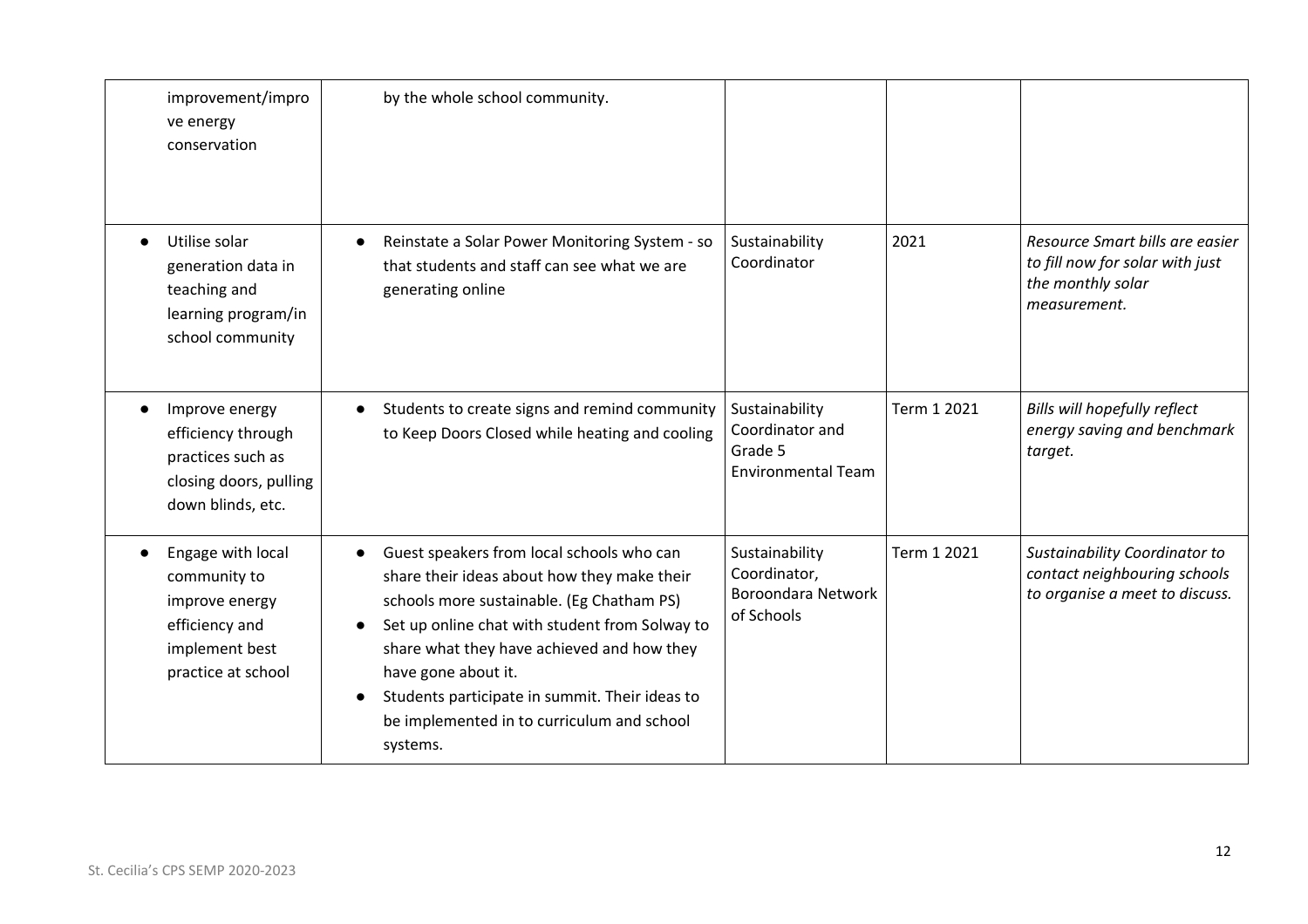#### **WASTE**

#### **CURRENT PRACTICES**

**Campus**:

- Coloured bins for: paper, organic and landfill
- Paper recycling large skip
- Blue bins for recycling plastic milk containers, yoghurt etc.
- Toner and ink cartridge recycling
- Water taps turn off
- Sensor lights in new & refurbished rooms
- Second hand uniform shop
- Paper re-use trays and boxes
- Double sided printing
- Food scraps used for chickens
- Use of interactive whiteboards to reduce paper

#### **Curriculum**:

- Sustainability topic in Inquiry
- Environment Leaders in yr 5
- Each classroom has a compost monitor & monitors to empty all coloured bins
- Gardening lesson fortnightly
- Brain food with no wrappers
- Excursions (CERES, Boroondara Waste Centre etc)

#### **Community & Culture:**

- Assembly reminders & information
- Newsletter reminders and information about the garden etc.
- Collecting items for charity St Vincent De Paul in Winter
- Fair second hand clothing stall
- Electronic newsletter and skoolbag app
- Introduce Green/ Environment leaders

| <b>GOAL</b> | HOW | <b>WHC</b> | <b>WHEN</b> | <b>ACHIEVEMENT MILESTONE</b> |
|-------------|-----|------------|-------------|------------------------------|
|-------------|-----|------------|-------------|------------------------------|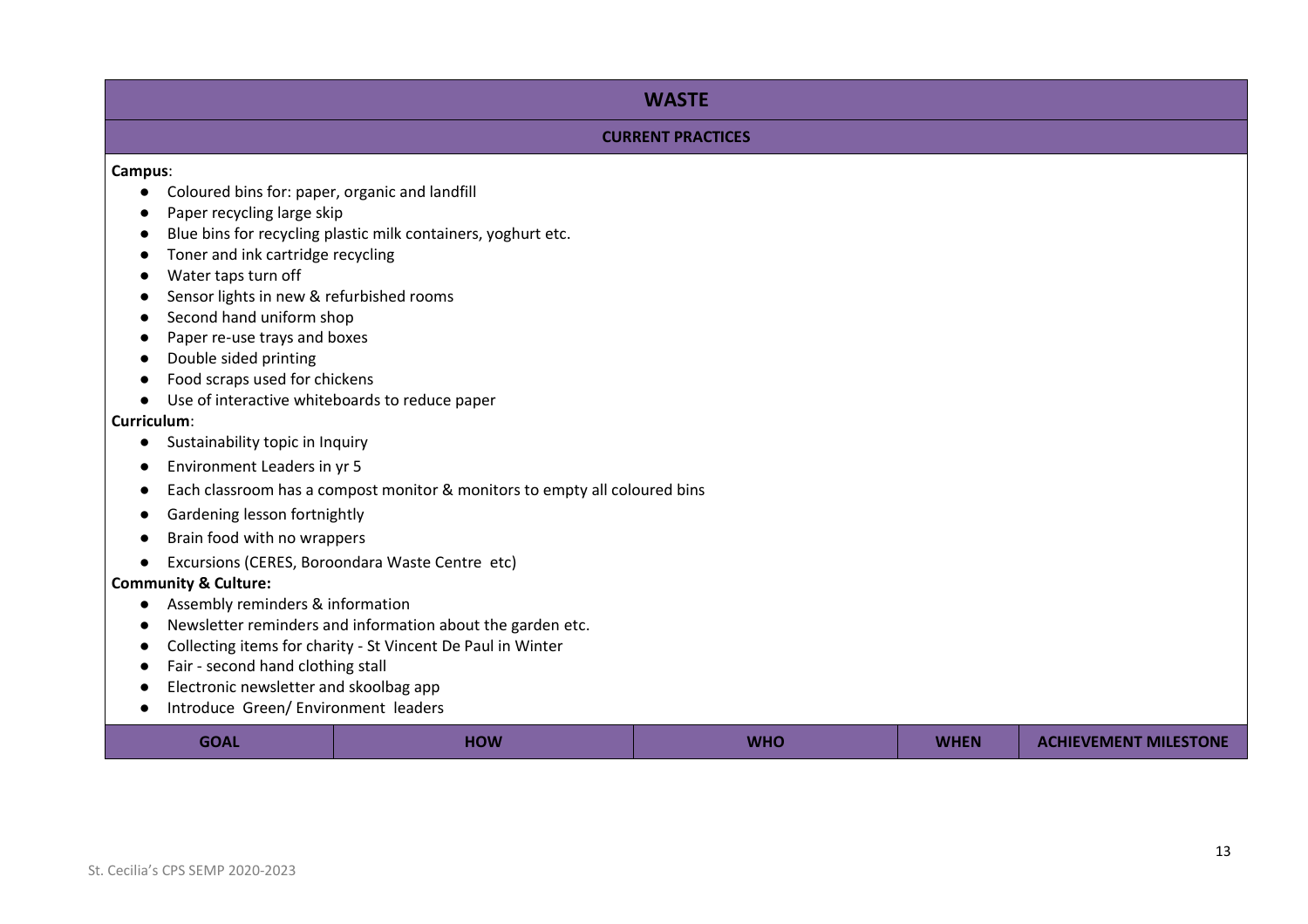| Develop a whole<br>school emphasis on<br>Nude Food                                                                                             | Promote Nude Food through<br>$\bullet$<br>newsletters, assembly and<br>communications<br><b>Staff PD</b><br>$\bullet$<br>Parent information sessions<br>Nude Food competition<br>Nude Food awards to be given<br>out at assemblies<br>Nude Food picnic/celebrations<br>$\bullet$<br>All staff to promote Nude Food<br>throughout the school. | Grade 5 & 6 & Sustainability<br>Coordinator                  | Term 4 2020<br>and Term 1<br>2021 | Grade 5 students have run<br>nude food competitions in<br>2019. It is an ongoing<br>problem and CoVID has<br>reinverted attitudes to<br>hygiene with plastic<br>wrapping                                     |
|------------------------------------------------------------------------------------------------------------------------------------------------|----------------------------------------------------------------------------------------------------------------------------------------------------------------------------------------------------------------------------------------------------------------------------------------------------------------------------------------------|--------------------------------------------------------------|-----------------------------------|--------------------------------------------------------------------------------------------------------------------------------------------------------------------------------------------------------------|
| Conduct waste and<br>litter audits to identify<br>areas of<br>improvement/improve<br>waste management                                          | Jess from CERES will run an audit<br>at StC on 25/2/20                                                                                                                                                                                                                                                                                       | Sustainability Coordinator and<br>Grade 5 Environmental team | Term 1 2020                       | A greater awareness of the<br>need for compost bins to be<br>effectively managed and<br>maintained as most of the<br>waste was organic. However<br>CoVID restrictions are<br>challenging for the time being. |
| Reduce printing and<br>reliance on<br>worksheets                                                                                               | Report the printing cost for teachers<br>to gauge the expenditure                                                                                                                                                                                                                                                                            | <b>Sustainability Coordinator</b>                            | Term 4 2020                       | Ask our business manager<br>and other schools if finding<br>this information is available                                                                                                                    |
| Introduce consistent<br>waste segregation<br>system in each<br>classroom (co-<br>mingled, paper,<br>landfill, soft plastics,<br>compost, etc.) | Due to problems with<br>$\bullet$<br>wishcycling in 2019, new ideas<br>about the process to be<br>generated from the Feb audit<br>2020                                                                                                                                                                                                       | Sustainability Coordinator &<br>Grade 5 students             | Term 4 2020<                      | Reinstate the soft plastics<br>recycling for Term 4                                                                                                                                                          |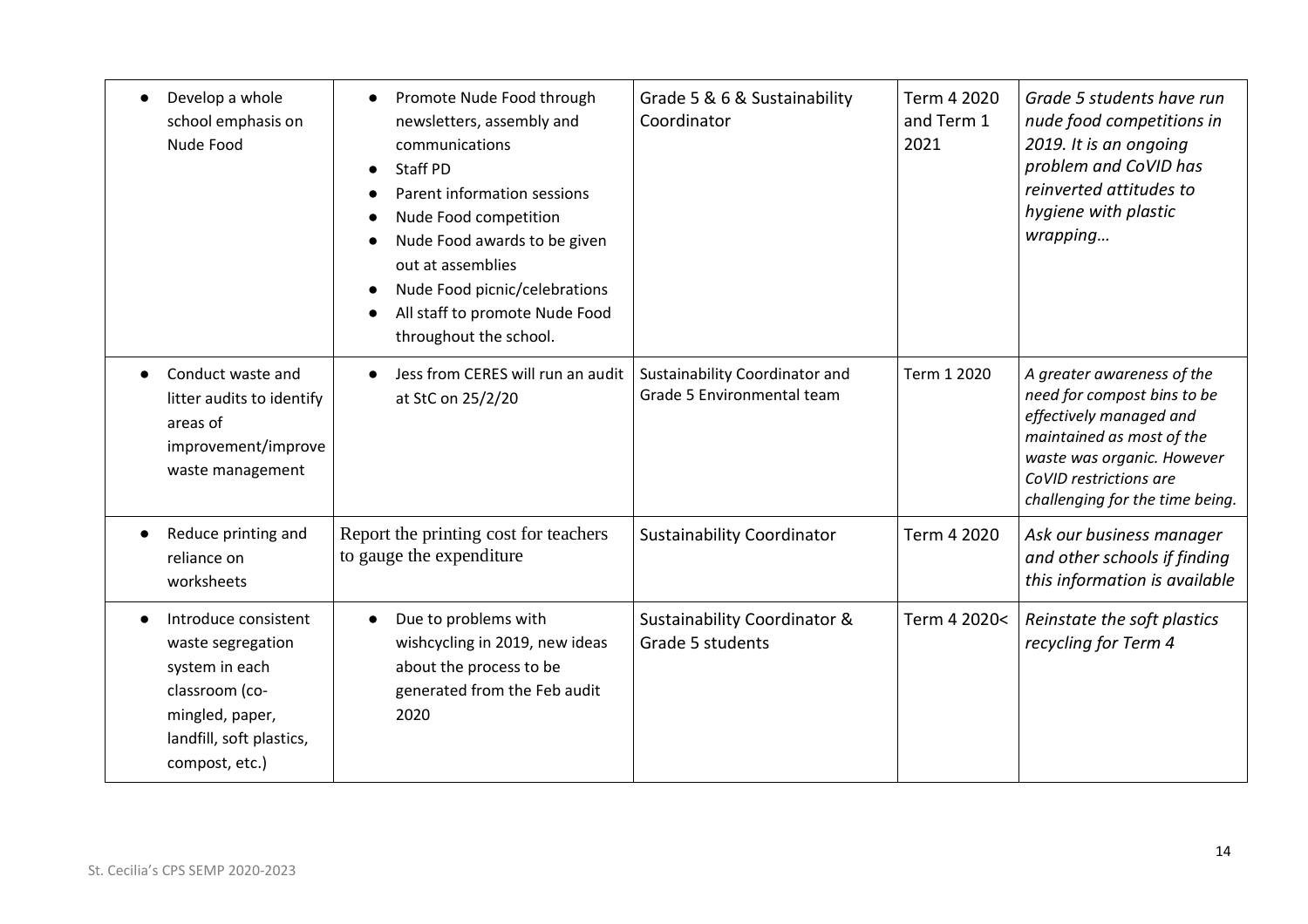| Incorporate waste<br>education/waste<br>management<br>strategies in the<br>school curriculum | Use the Cool Australia website<br>Introduce Nude food across the<br>school                                                                                                                                                                                                                                                                                                                                                                                                                      | Sustainability Coordinator &<br>Grade 5 students | Term 1 2021                       | Will start again fresh with<br>CoVID safe plans for<br>compost, paper, landfill and<br>recycling                                                                                                                                                                                                                                                                                                                                                                                                                                                                                            |
|----------------------------------------------------------------------------------------------|-------------------------------------------------------------------------------------------------------------------------------------------------------------------------------------------------------------------------------------------------------------------------------------------------------------------------------------------------------------------------------------------------------------------------------------------------------------------------------------------------|--------------------------------------------------|-----------------------------------|---------------------------------------------------------------------------------------------------------------------------------------------------------------------------------------------------------------------------------------------------------------------------------------------------------------------------------------------------------------------------------------------------------------------------------------------------------------------------------------------------------------------------------------------------------------------------------------------|
| Increase student<br>leadership in<br>sustainability with a<br>focus on waste<br>management   | Environment leaders to write<br>fortnightly articles for the school<br>Newsletter and present items at<br>assembly and in each classroom.<br>Students to attend summit to<br>gather ideas/network with other<br>schools to find out what they<br>have implemented<br>All students including<br>Environment leaders to keep<br>raising awareness at assembly<br>and by displays around the<br>school<br>Staff members to guide the<br>Environment leaders & create<br>role descriptions for them | Sustainability Coordinator &<br>Grade 5 students | Term 4 2020<br>and Term 1<br>2021 | November summit 2020<br>Will start again fresh with<br>CoVID safe plans for<br>compost, paper, landfill and<br>recycling.<br>When the waste audit Term<br>1 2020 was done, the need<br>was to reinstate a better<br>compost system. Students<br>were being careless and<br>there was a lot of litter in<br>the compost bins. One idea<br>was to have smaller<br>icecream containers for the<br>classroom without a plastic<br>bin liner, then they can<br>easily be emptied once a<br>week. Leaders were giving<br>raffle tickets to the class<br>with the neatest and best<br>sorted bins. |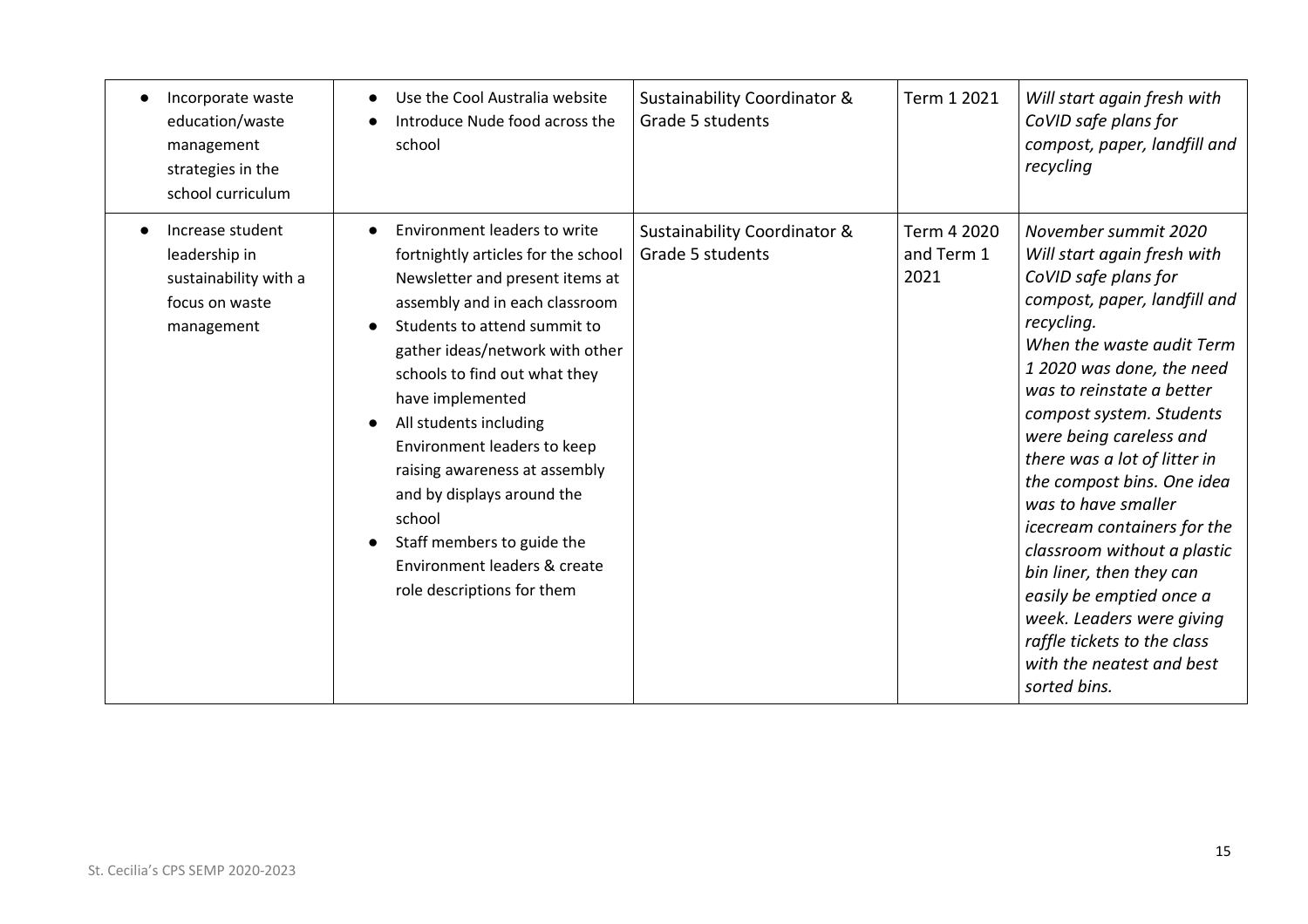| Network with other<br>schools, council and<br>organisations to<br>improve waste<br>management and<br>implement best<br>practice | Students to attend summit to<br>$\bullet$<br>gather ideas/network with other<br>schools to find out what they<br>have implemented | <b>Sustainability Coordinator &amp;</b><br>Grade 5 students | Term 4 2020<br>and Term 1<br>2021 | November summit 2020 |
|---------------------------------------------------------------------------------------------------------------------------------|-----------------------------------------------------------------------------------------------------------------------------------|-------------------------------------------------------------|-----------------------------------|----------------------|
|---------------------------------------------------------------------------------------------------------------------------------|-----------------------------------------------------------------------------------------------------------------------------------|-------------------------------------------------------------|-----------------------------------|----------------------|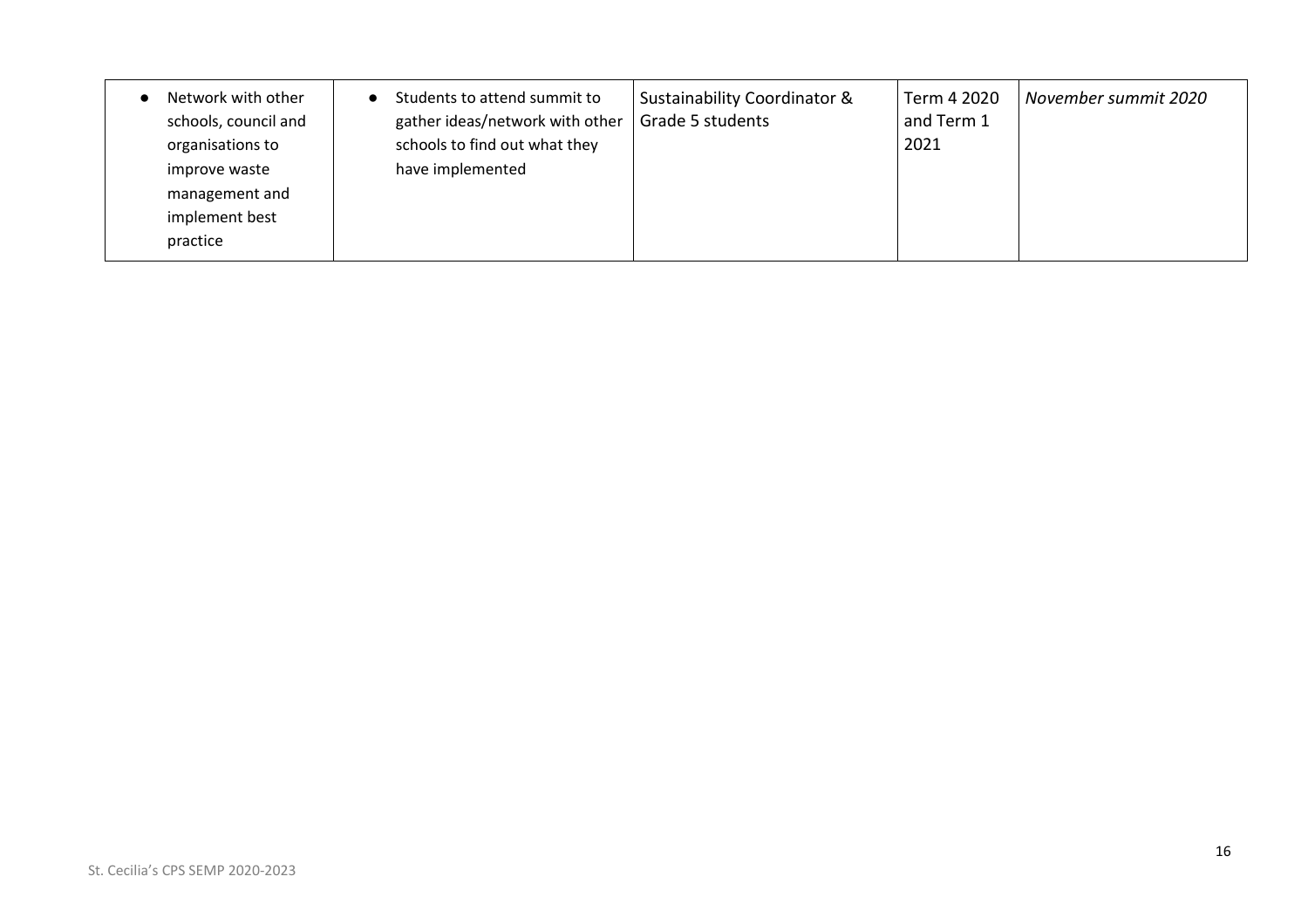#### **WATER**

#### **CURRENT PRACTICES**

#### **Campus**:

- 3 Water tanks installed
- Drip feed with timer in vegetable garden
- Timed taps in bathrooms and drinking taps
- Dual flush in toilets.

#### **Curriculum**:

- Inquiry units-concept of sustainability
- Mathematics-capacity activities
- Religion-social justice- freshwater is a right for all.
- Study af main waterways in Victoria and beyond.
- Study of Indigenous people and their connections to the land and water

#### **Community & Culture**:

- Some classes have visited Ferndale Park and Gardiners creek in previous years but we have not made the most of its proximity
- Gardening class water use in the garden.

| <b>GOAL</b>                                                                                | <b>HOW</b>                                                                                                                                                                                                            | <b>WHO</b>                                        | <b>WHEN</b> | <b>ACHIEVEMENT MILESTONE</b>                           |
|--------------------------------------------------------------------------------------------|-----------------------------------------------------------------------------------------------------------------------------------------------------------------------------------------------------------------------|---------------------------------------------------|-------------|--------------------------------------------------------|
| Conduct water audits<br>to identify areas of<br>improvement/improv<br>e water conservation | Collect water from under the drink taps<br>$\bullet$<br>and use on the garden.<br>Investigate how our tank water is<br>currently used.<br>Student to take ownership of water use-<br>and report wastage at assemblies | Students and<br><b>Sustainability Coordinator</b> | 2020<       | 2018, 2019, 2020<br>discussion in Gardening<br>classes |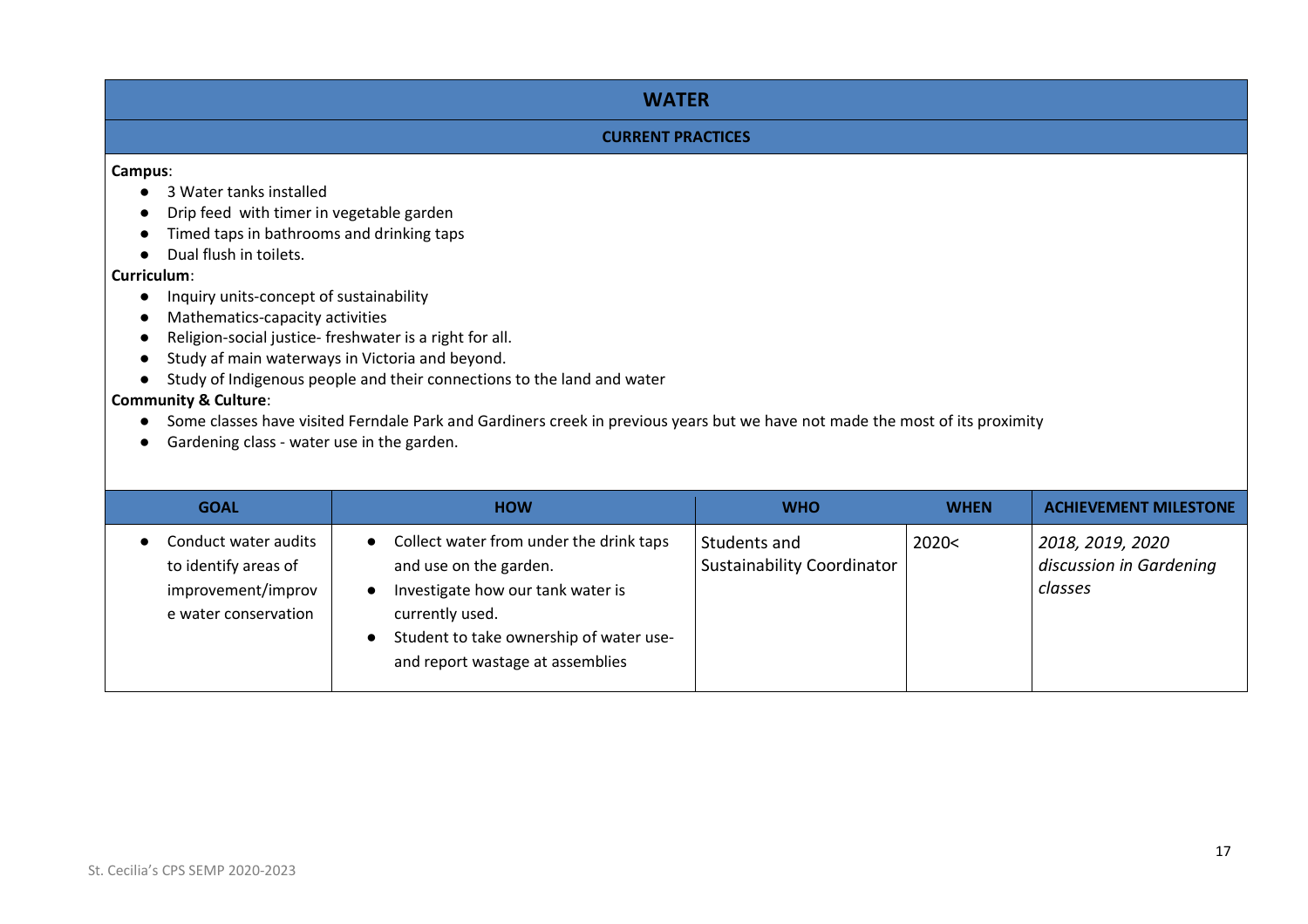| Increase awareness of<br>conservation and<br>access to water to<br>improvement<br>community<br>engagement                                                                    | Curriculum leader to audit current 2 year<br>$\bullet$<br>Inquiry units<br>Ensure coverage of all aspects of<br>sustainability/access to water<br>Support Australian Farmers and their<br>water usage and needs<br>Support other communities with access to<br>clean water.<br>Fundraisers? | Grade 5 leaders<br><b>Sustainability Coordinator</b>      | Term 4 2020 | Newsletter article Oct<br>2020 report water bill<br>data in the newsletter                                                                    |
|------------------------------------------------------------------------------------------------------------------------------------------------------------------------------|---------------------------------------------------------------------------------------------------------------------------------------------------------------------------------------------------------------------------------------------------------------------------------------------|-----------------------------------------------------------|-------------|-----------------------------------------------------------------------------------------------------------------------------------------------|
| Improve connection<br>with local area (e.g.<br><b>Gardiners Creek -</b><br>investigate this local<br>creek and make<br>connection and ways<br>we can protect and<br>enhance) | Organise Guest speakers from local<br>$\bullet$<br>council groups who could educate us.<br>Access local council and see what is on<br>offer in our local area.                                                                                                                              | <b>Sustainability Coordinator</b><br>to contact Council   | Term 1 2021 | Term $12021 -$ this hasn't<br>been done yet and AP is<br>keen to get this going.<br>Local council has been<br>contacted for ideas Oct<br>2020 |
| Include a<br>Sustainability space in<br>each Newsletter (or<br>on webpage) to<br>inform the community<br>of current practices<br>and change awareness<br>of water issues.    | Whole school Inquiry unit with a focus on<br>water                                                                                                                                                                                                                                          | Sustainability<br>coordinator, Principal,<br>office staff | Term 4 2020 | Term 4 2020 currently<br>refining the process                                                                                                 |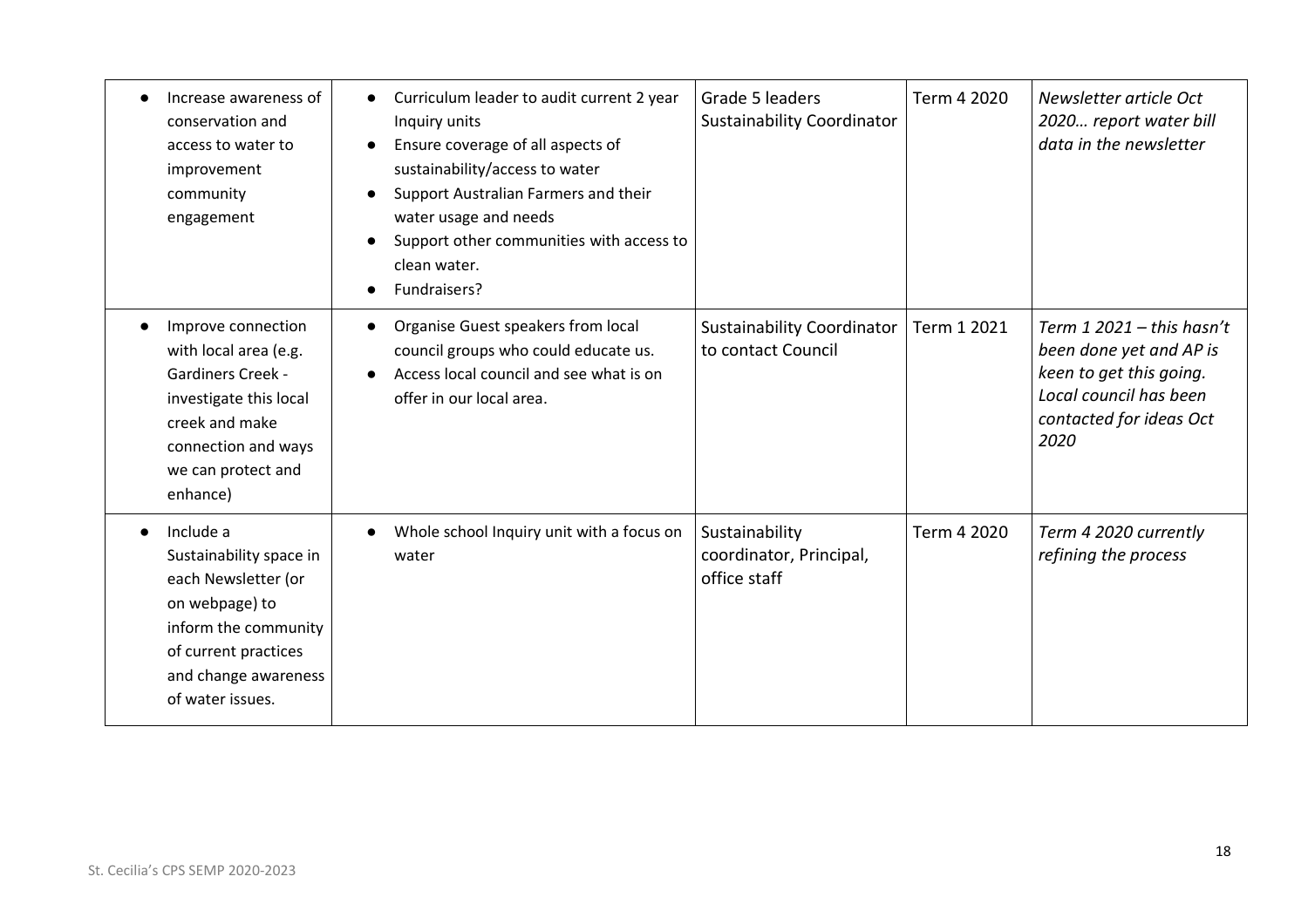## **E. Curriculum Review**

We are committed to including a sustainability/environmental focus into inquiry units across all year level and as part of daily classroom practices where possible.

#### *Date of last review: February 2020*

| Year             | Name of Inquiry Unit, Curriculum Area or Learning Activity | <b>Biodiversity</b> | Water   | <b>Waste</b> | <b>Energy</b> |
|------------------|------------------------------------------------------------|---------------------|---------|--------------|---------------|
| Prep             | Sharing and Caring, our sustainable world, economics       | $\star$             | $\star$ | $\star$      | $\star$       |
| $\mathbf 1$      | Tiptoe through our world, celebrating multiculturalism     | $\star$             | $\star$ | $\star$      | $\star$       |
| $\boldsymbol{2}$ | Tiptoe through our world, celebrating multiculturalism     | $\star$             | $\star$ | $\star$      | *             |
| $\boldsymbol{3}$ | Look at What we have got, In their shoes                   | $\star$             |         | $\star$      | *             |
| 4                | Look at What we have got, In their shoes                   | $\star$             |         | $\star$      | $\star$       |
| 5                | Australian History, Think global, act local                | $\star$             |         | $\star$      | $\star$       |